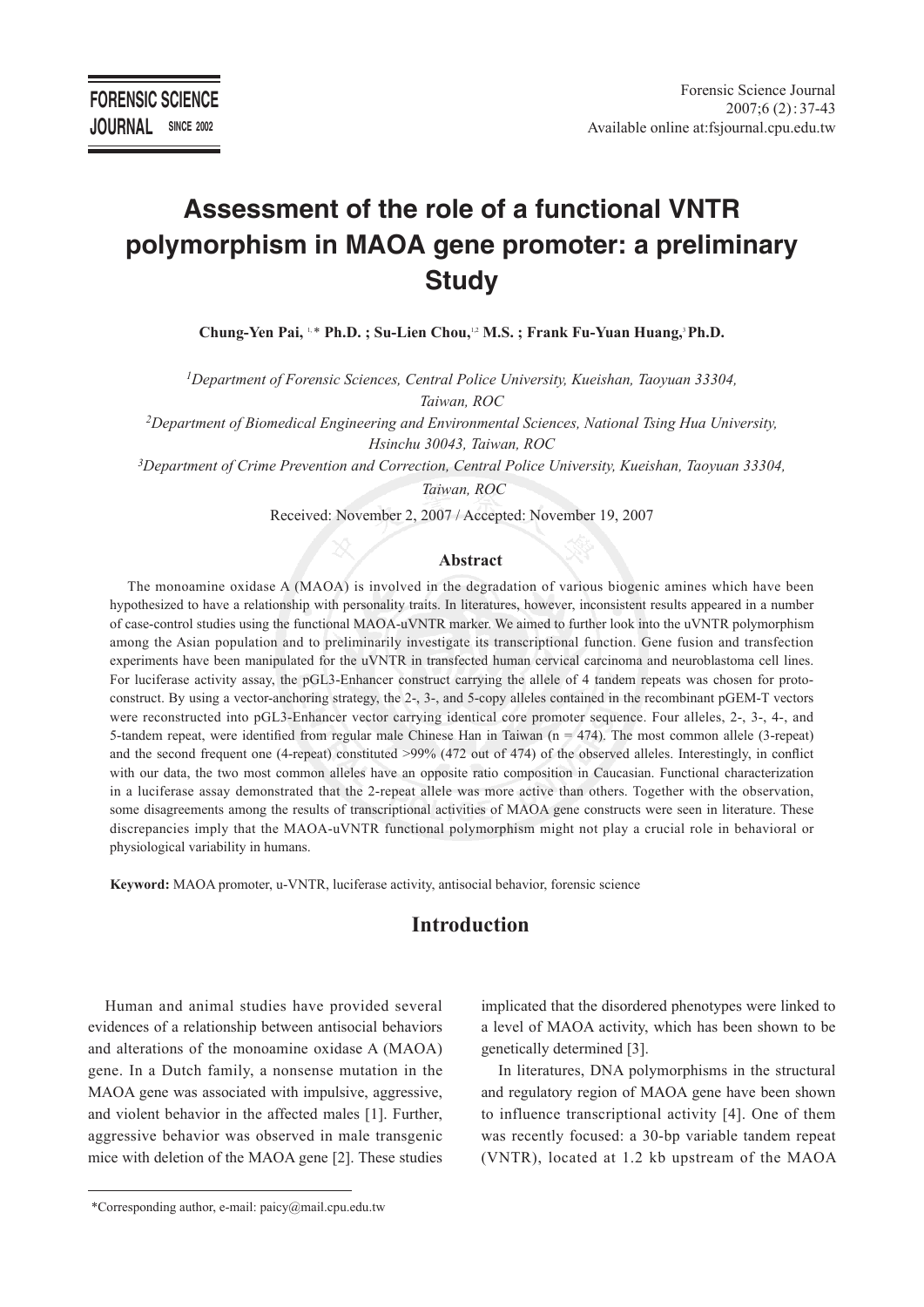coding sequence [5]. This polymorphism is characterized as a repeat sequence with 3, 3.5, 4, or 5 copies, designated as MAOA-uVNTR (i.e., upstream element). Alleles with 3.5 or 4 repeats were reported to express 2- to 10-fold more efficiently than alleles containing 3 or 5 repeats, implicating a functional genetic marker for antisocial traits. However, in Sabol's report [5], substantial variations in allele frequency of different ethnic/racial groups were observed. The expression and regulation of MAOA gene of most individuals in variety of general ethnic/racial populations are presumably to be normal, reflecting to the natural setting. That is to say that it would be very unimaginably and unreasonably to find most citizens of a specific ethnic/racial population possessing abnormal behavioral and physiological phenotypes. Based on this logical premise, if the MAOAuVNTRs do serve as a prerequisite in regulation of gene expression at transcriptional level, alleles with 3.5 or 4 repeats identified as the optimal length for regulatory region should be the wild type among a variety of common populations.

As well known, the transcriptional control region of eukaryotic genes can be separated into two categories, a core promoter and upstream (or downstream) elements. The presence of sequence variation in MAOA core promoter has been described [6, 7]. However, the promoter fusion plasmid construction designed by Sabol et al. [5] includes two variables: sequence polymorphism in core promoter and the length polymorphism in upstream element (MAOA-uVNTR), which would then complicate the result of luciferase activity assay for different uVNTR alleles.

 To evaluate whether the uVNTR *per se* play a functional and anonymous role in MAOA-gene expression, it is important to assay whether different alleles would modify the MAOA enzyme expression and to investigate the MAOA-uVNTR polymorphism among ethnic populations.

# **Materials and Methods**

### *Identification of MAOA-uVNTR alleles*

A total of 474 male volunteers of subjects, without any previous convictions, coming from various parts of Taiwan participated in this study. They are all Han Chinese. Informed consents were obtained from all the subjects. The 30-bp repeat polymorphisms of MAOA-uVNTR were screened and identified using

the male DNA samples. The procedures are briefly described. The DNA samples were extracted using salt chloroform method [8] and amplified by PCR with the primer set closely flanking to the uVNTR site: MAO-Mlu (5'-AGCACGCGTGCCTCAGCCTCCTTCCCCGGC-3') and MAO-Bgl II(5'-CCGAGATTCGGCGGGCCCTCCGCCTTG CGC-3'). The PCR was preheated to 94**℃** for 5 min, followed by 35 cycles of 94**℃** for 1 min, 60**℃** for 1 min, 72**℃** for 1 min and 20 sec. Horizontal electrophoresis was performed on 2.5% of SeaKem LE agarose gels (FMC Crop., Rockland, ME) in TBE buffer. The lengths of PCR products of 2, 3, 4, and 5 repeats were 140bp, 170bp, 200bp, and 230bp, respectively.

#### *PCR amplification of the whole promoter region*

PCR fragments containing the whole promoter region were amplified from genomic DNA using primers: -1396Mlu (5'-CGGAATTCCGCTGGTCTCTAAGAGTGGGTAC-3') and -1Bgl II (5'-GAAGATCTTCGCTTTGGCTGACAC GCTCC-3')Two-step PCR was performed: 35 cycles of 94℃ for 1 min and 68℃ for 2.5 min. The length of PCR product is about 1.4 kb.

#### *Plasmid construction (I) and core promoter sequencing*

The 1.4 kb PCR fragments containing both upstream uVNTR repeat and MAOA core promoter region were codigested with Mlu I and BglII, A-tailing treatment, and then ligated into a linear form of pGEM-T vector. After transformed to competent E.coli cells, the construct formation was confirmed by same double restriction digestion. The DNA sequences of core promoter from various uVNTR alleles were also screened and verified by ABI terminator cycle sequencing using ABI 377 model.

#### *Plasmid construction (II) with identical core promoter*

For investigating the regulatory role of upstream uVNTR, the double digested 1.4kb PCR products were ligated into pGL3-Enhancer luciferase reporter vector (Promega). The DNA sequence variations in MAOA core promoter could be the potential binding sites for transcriptional factors and thus result in a fluctuation in the luciferase activity assay. Therefore, the pGL3- Enhancer construct carrying the allele of 4 tandem repeats was chosen for proto-construct. The recombinant pGEM-T vectors containing 2, 3, and 5 repeats were codigested with MluI/AgeI, respectively. Resulting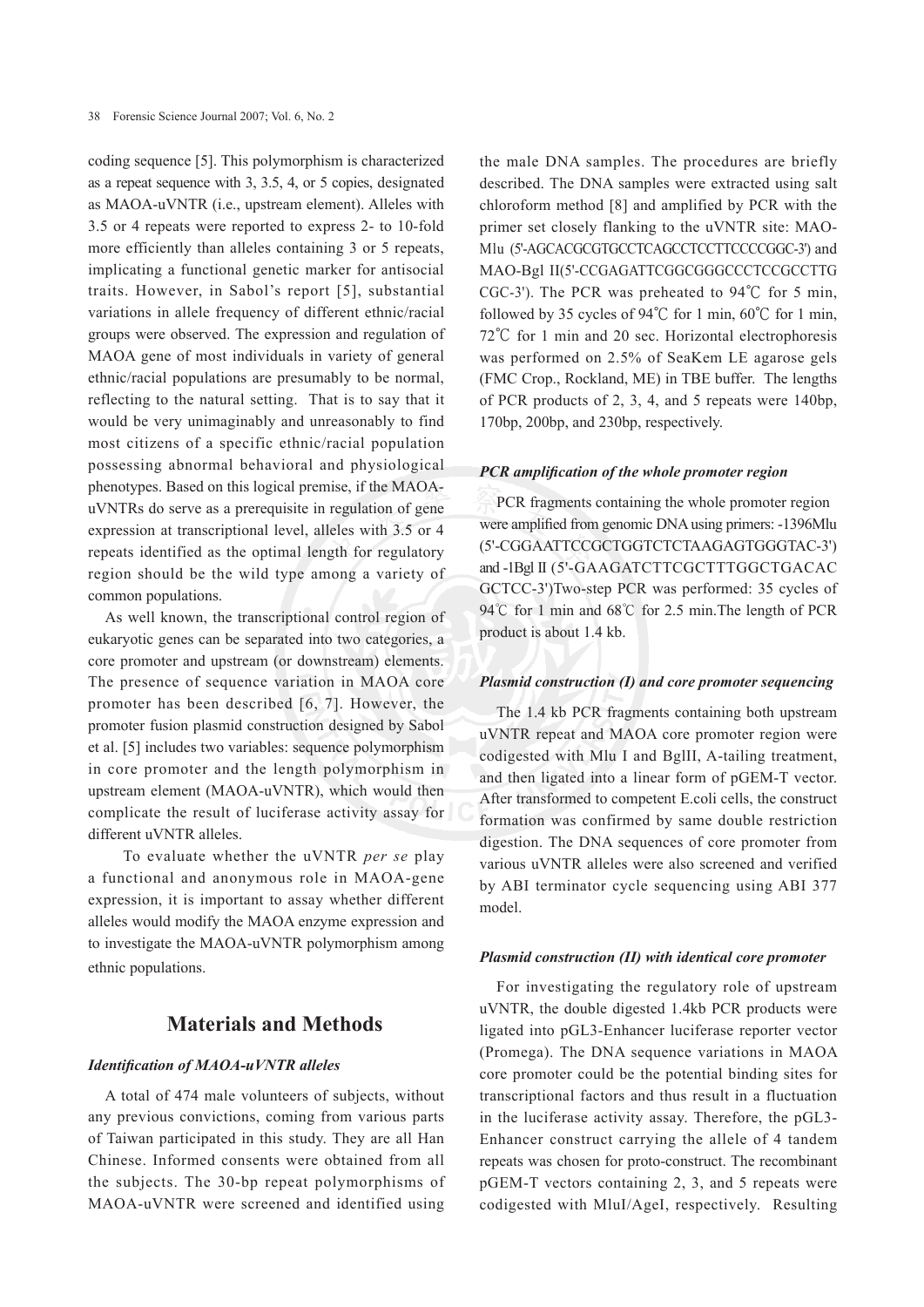DNA fragments were ligated into the pGL3-Enhancer constructs containing other alleles (ie., 2, 3, and 5 repeats) treated with same double digestion. From this replacement manipulation, different uVNTR allele constructs with identical core promoter sequence were thus obtained, and hopefully the accurate relationship between repeat alleles and MAOA gene expression could be measured.

#### *Cell lines and luciferase activity assay*

Two types of cell lines, Hela (Human cervical carcinoma cells) and human neuroblastoma cell line (IMR-32), were used for transfection. The cell lines were co-transfected with a mixture of 2 µg DNA from the MAOA pGL3-Enhancer construct and 0.6µg from pRSV40-lacZ as a control. Aliquots of 80 µl of cell extracts were incubated with luciferin reagent (Promega) to measure luciferase activity. For independent experiments in triplicate using different plasmid preparations were performed.

# **Results and Discussion**

## *MAOA-uVNTR polymorphism and PCR product of the whole promoter region*

Four different upstream MAOA-uVNTR alleles containing 2, 3, 4, and 5 tandem repeats were identified from the present sample subjects (Fig. 1). Two infrequent alleles, 2- and 5-repeat, were found only from single individual, respectively. The two single individuals with 2-, and 5-allele were excluded from statistical analyses because of its low frequency in the Chinese Han population. The PCR products of the MAOA whole promoter region containing the four types of uVNTR alleles are shown in Figure 2. There was no 3.5-copy as reported by Sabol et al. [5] in this study. Moderate DNA sequence variations in core promoter from the DNA samples of four-uVNTR alleles were also observed (data not shown) using ABI terminator cycle sequencing, ABI 377 model.

#### *Comparison of the MAOA-uVNTR allele frequencies*

The frequencies of 3-, 4-repeat alleles of MAOAuVNTR were 64.7% and 34.8%, respectively in our sample size with the very rare alleles of 2- and 5-copy. The allele frequency results among ours and others [5, 9, 10] are shown in Table 1. It is worthy of notice that both the Chinese Han subjects (see Table 1) in Taiwan

had higher frequency of the 3-repeat allele, and there was no statistically significant difference between the two groups (p value= $0.099$ ,  $x^2$ = $2.706$ , df=1), suggesting the similarity of allele frequency distribution. Also, in line with several prior studies, the 3-repeat and 4-repeat alleles were very frequently found in Asian groups (Table 1). Statistical result revealed no difference among the populations of Eastern Asia (p value= $0.414$ ,  $x^2$ = $2.858$ , df=3). However, when incorporated with the White/Non-Hispanic (Caucasian) subjects, significant difference was seen (p value  $\leq 0.0001$ ,  $x^2$  = 183.855, df = 4).

Kunugi et al. [10] examined the uVNTR polymorphism for the mood disorders in Japanese subjects. They demonstrated that the frequency distributions of 3- and 4-repeat alleles in control, bipolar, and unipolar subjects were (62% vs. 38%), (59% vs. 41%), and (57% vs. 43%), respectively, showing the higher 3-copy allele in various subject groups. Lu et al. [9] studied the association of the uVNTR with alcoholism among the Han males in Taiwan. Three alleles of 2, 3 and 4 repeats were identified from 77 control Han people with the frequencies of 1.3%, 54.5%, and 44.2%, respectively, and from 214 alcoholic subjects with the frequencies of 0.5%, 57%, and 42.1%, respectively. Lu et al. [9] also reported a higher frequency of the 3-repeat allele and their Taiwanese Han data was quite similar to ours. Furthermore, a report by Sabol et al. [5] revealed a frequency of 61% for 3-repeat and 37.8% for 4-repeat in Asian subjects and Pacific islanders. All these reports, including ours, consistently demonstrated that the 3 and 4 repeats in Asian populations were the two most frequent alleles, with the 3-repeat allele being more frequent than the 4-repeat.

In contrast, the 4-repeat allele was reported to be more common than the 3-repeat in Caucasian Australians [11], White/nonHispanics, German, and Italian subjects [12]. For example, Hamilton et al.[13] observed allele frequencies of 3 repeats  $(36.2\%)$ , 3.5 repeats  $(2.9$ %), 4 repeats (60.5 %) and 5 repeats (0.4 %) among 620 American individuals [13]. Clearly, there were substantial variations in frequency distributions of 3- and 4-alleles among different ethnic/racial groups.

#### *Luciferase activity assay for MAOA-uVNTR repeats*

Sabol et al. [5] was the first group performing gene fusion and transient transfection experiments to investigate the transcriptional effect of MAOAuVNTR repeats in human neuroblastoma and placental choriocarcinoma cell lines. They concluded that the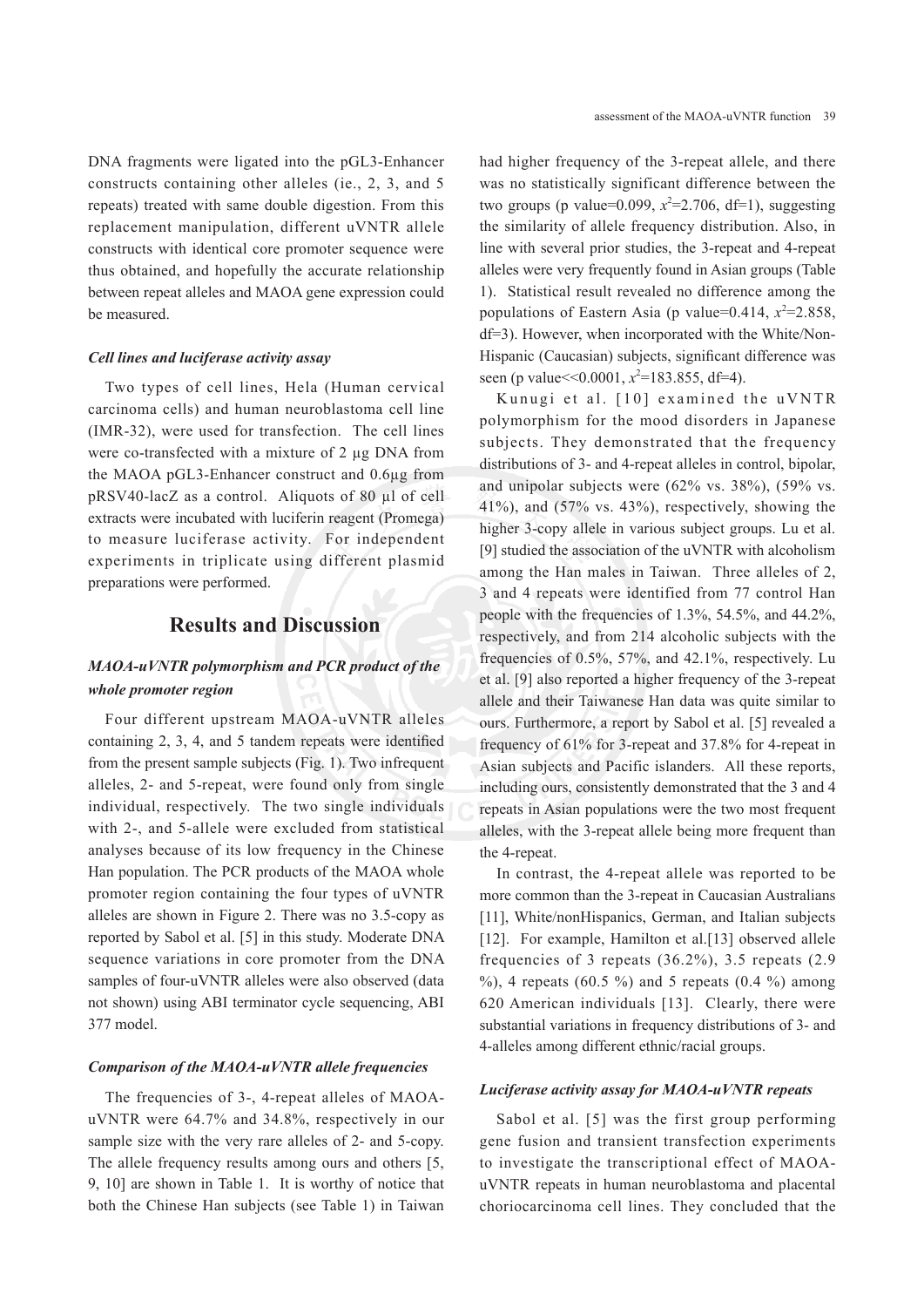

**Figure 1:** Observed four different MAOA-uVNTR alleles containing 2, 3, 4, and 5 tandem repeats were identified from the 474 Chinese Han subjects. Lane 1: pGEM DNA weight marker (Promega). Lanes 2, 3, 4, and 5 are 2-, 3-, 4-, and 5-repeat alleles with the length of 140, 170, 200, and 230 bp, respectively. The 2- and 5-copy types are infrequent repeat alleles, rarely reported in literatures.



Figure 2: The PCR products of the whole promoter region containing 2-, 3-, 4-, and 5-tandem repeat were amplified. Lane 1 is the 100 bp-ladder marker (Promega), and lanes 2, 3, 4, and 5 are 2-, 3-, 4-, and 5-repeat alleles, respectively. The length of the PCR products calculated by analyzer program is 1333.3 bp, 1370.7 bp, 1408.9 bp, and 1448.4 bp for the four alleles, respectively.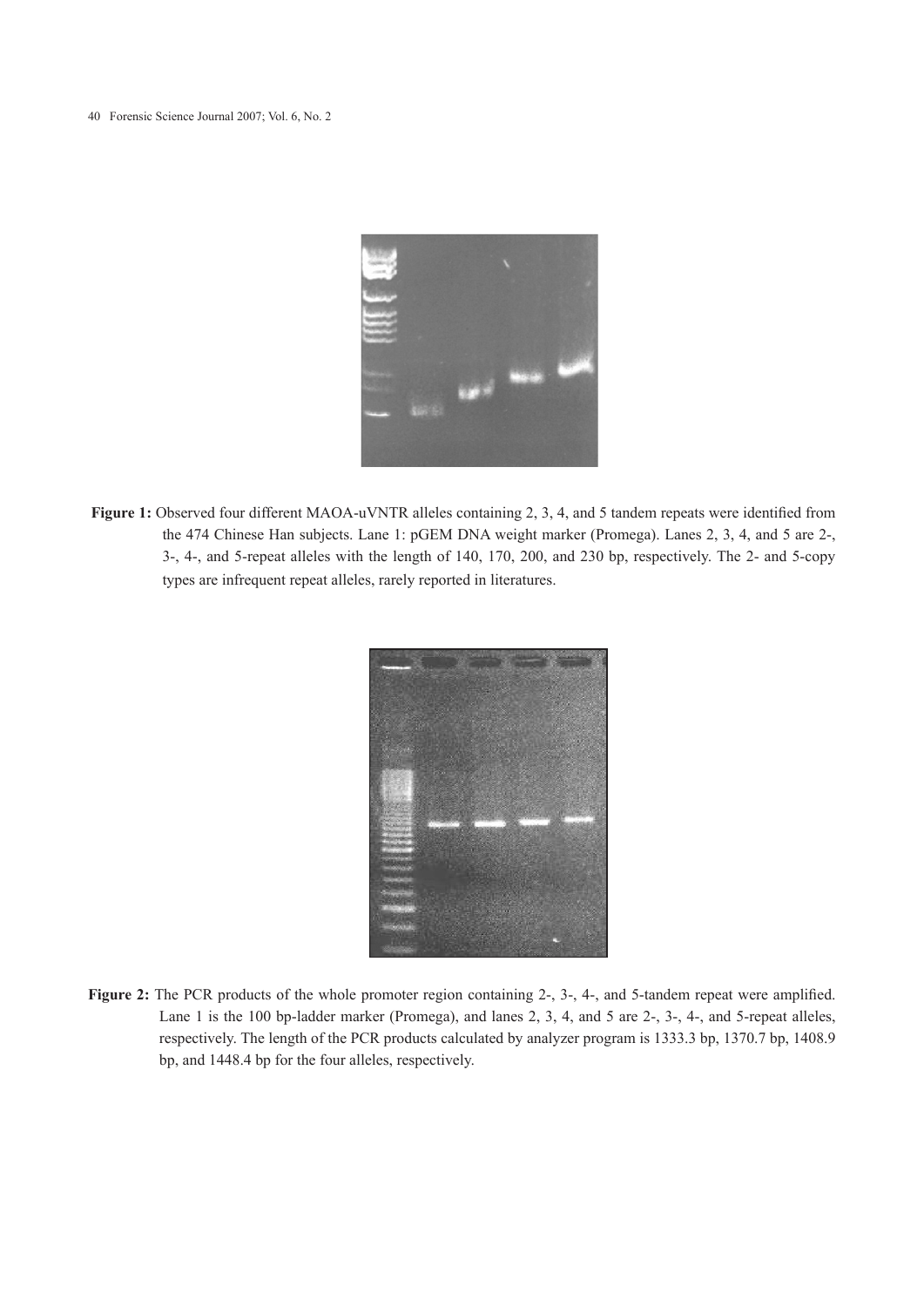

**Figure 3.** Transcriptional activity of MAOA gene promoter repeat constructs transfected into human cervical carcinoma Hela cells (a) and human neuroblastoma IMR-32 cells (b). Data are mean  $(± SD)$  relative luciferase activities of four independent experiments in triplicate. Constructs with 2 and 5 repeats were more active than the constructs containing 3 and 4 repeats.

| MAOA-uVNTR (frequency $\times$ 100%) |             |        |           |        |            |         |
|--------------------------------------|-------------|--------|-----------|--------|------------|---------|
| Populations                          | Sample size | 2R     | 3R        | 3.5R   | 4R         | 5R      |
| The present Chinese<br>Han in Taiwan | 474         | 1(0.2) | 307(64.7) |        | 165(34.8)  | 1(0.2)  |
| Chinese Han in<br>Taiwan [9]         | 77          | 1(1.3) | 42(54.5)  |        | 34(44.2)   |         |
| Japanese [10]                        | 125         |        | 78(62)    |        | 47(38)     |         |
| Asian/Pacific<br>Islander [5]        | 82          |        | 50(61)    | 1(1.2) | 31(37.8)   |         |
| White/Non-Hispanic<br>[5]            | 1612        |        | 539(33.1) | 8(0.5) | 1056(64.8) | 26(1.6) |

**Table 1** Count of alleles and polymorphism for MAOA-uVNTR in different/ethnic populations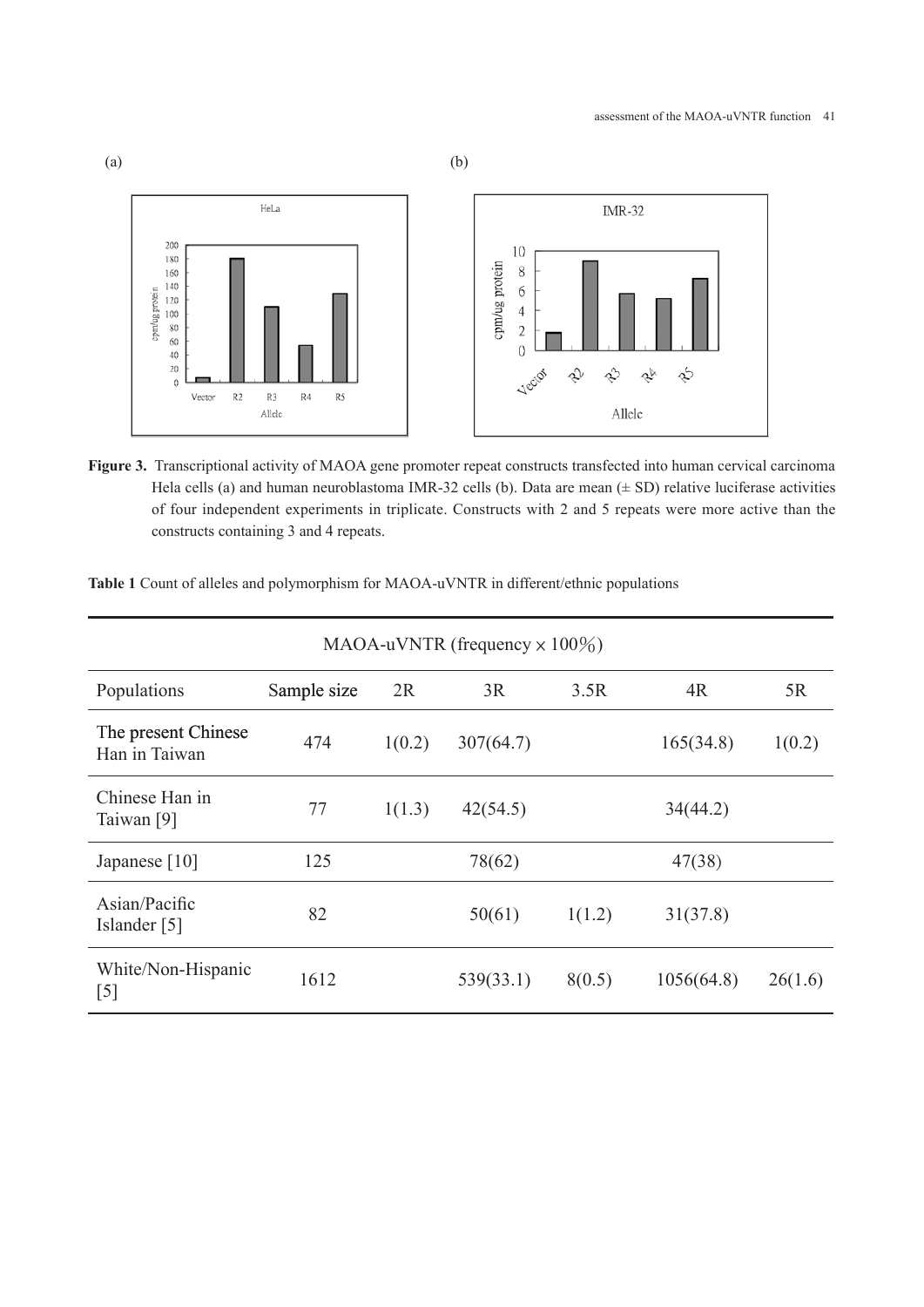alleles of 3.5- and 4-copy could induce a 2 to10 fold increase in transcription activity than the alleles containing 3- and 5-repeat, based on promoter fusion assays using the luciferase reporter gene. We had also fused an upstream 1.4kb DNA fragment encompassing uVNTR with the pGL3-Enhancer luciferase vector and transiently transfected the vector into two different human cell lines, the human cervical carcinoma (Hela) and the human neuroblastoma (IMR-32). To acquire accurate luciferase activity measurement, we abolish the sequence variation in MAOA core promoter by manipulating a vector-anchoring replacement. The serial pGL3-Enhancer constructs so obtained would have the same core promoter and carry different repeat alleles. Our results showed that the alleles with 2- and 5-copy had a higher luciferase activity in both the human cell lines (Figure 3).

Several discrepant reports concerning the transcriptional activity of MAOA have ever been raised. The results of Deckert et al. [12] are contradictory to those of Sabol et al. [5] as they showed that the allele containing five repeats had an increased luciferase activity in the same neuroblastoma cell line. This disagreement might result from the slightly different constructs used in both transfection experiments. Nevertheless, in accordance with Sabol et al.[5], Denny et al. [14] found a significant reduction in MAOA activity in human fibroblast cultures containing 3-repeat. A recent report [15] studied the relationship between uVNTR genotypes and concentrations of monoamine metabolites in lumbar cerebrospinal fluid in healthy human brains. It revealed that women carrying the 3.5- or 4-repeat alleles had significantly higher HVA (homovanillic acid) and 5-HIAA (5-hydroxy-indole-3-acetic acid) levels than women without these alleles. In men, however, a trend in the opposite direction was found.

Two studies [16, 17] enrolling Caucasian descent subjects reported that the less active 3-repeat allele might contribute to antisocial alcoholics, and modestly to the dimension of over- and under-reactive behaviors. However, in contrast, in an Australian general population samples, no association was detected between the MAOA-uVNTR polymorphism and both depression symptoms and personality traits that predispose to antisocial behaviors [11].

## **Conclusions**

These inconsistent findings coupled with the discrepancy of ethnic/racial group-specific of MAOAuVNTR polymorphism could reach to two interesting implications. First, the MAOA-uVNTR polymorphisms probably do not play a strong functional role in regulating MAOA enzymatic expression, but still has some influence on the transcriptional efficiency and activity of MAOA, and in vivo CNS serotonergic function. Second, the MAOA-uVNTR element *per se*  could not play a critical role in modulating abnormal behavior, personality [18], and psychiatry disorder [17, 19]. Explanation for the complex behavioral traits based on a single factor (e.g., uVNTR frequency) may result in a spurious conclusion.

## **Acknowledgment**

The authors are very grateful to the subjects consenting to participate in this study.

# **References**

- 1. Brunner HG, Nelen MR, van Zandvoort P, Abeling NG, van Gennip AH, Wolters EC, Kuiper MA, Ropers HH, van Oost BA. X-linked borderline mental retardation with prominent behavioral disturbance: phenotype, genetic localization, and evidence for disturbed monoamine metabolism. Am J Hum Genet 1993; 52:1032-9.
- 2. Cases O, Seif I, Grimsby J, Gaspar P, Chen K, Pournin S, Muller U, Aguet M, Babinet C, Shih JC. Aggressive behavior and altered amounts of brain serotonin and norepinephrine in mice lacking MAOA. Science 1995; 268:1763-6.
- 3. Devor, CR, Cloninger, PL, Hoffman, B. Tabakoff. Association of monoamine oxidase (MAO) activity with alcoholism and alcoholic subtypes. Am J Med Genet 1993: 48: 209–13.
- 4. Manuck SB, Flory JD, Ferrell RE, Mann JJ, Muldoon MF. A regulatory polymorphism of the monoamine oxidase-A gene may be associated with variability in aggression, impulsivity, and central nervous system serotonergic responsivity. Psychiatry Res. 2000; 95: 9-23.
- 5. Sabol S.Z., Hu S., Hamer, D. A functional polymorphism in the monoamine oxidase A gene promoter. Hum Genet. 1998;103: 273-9.